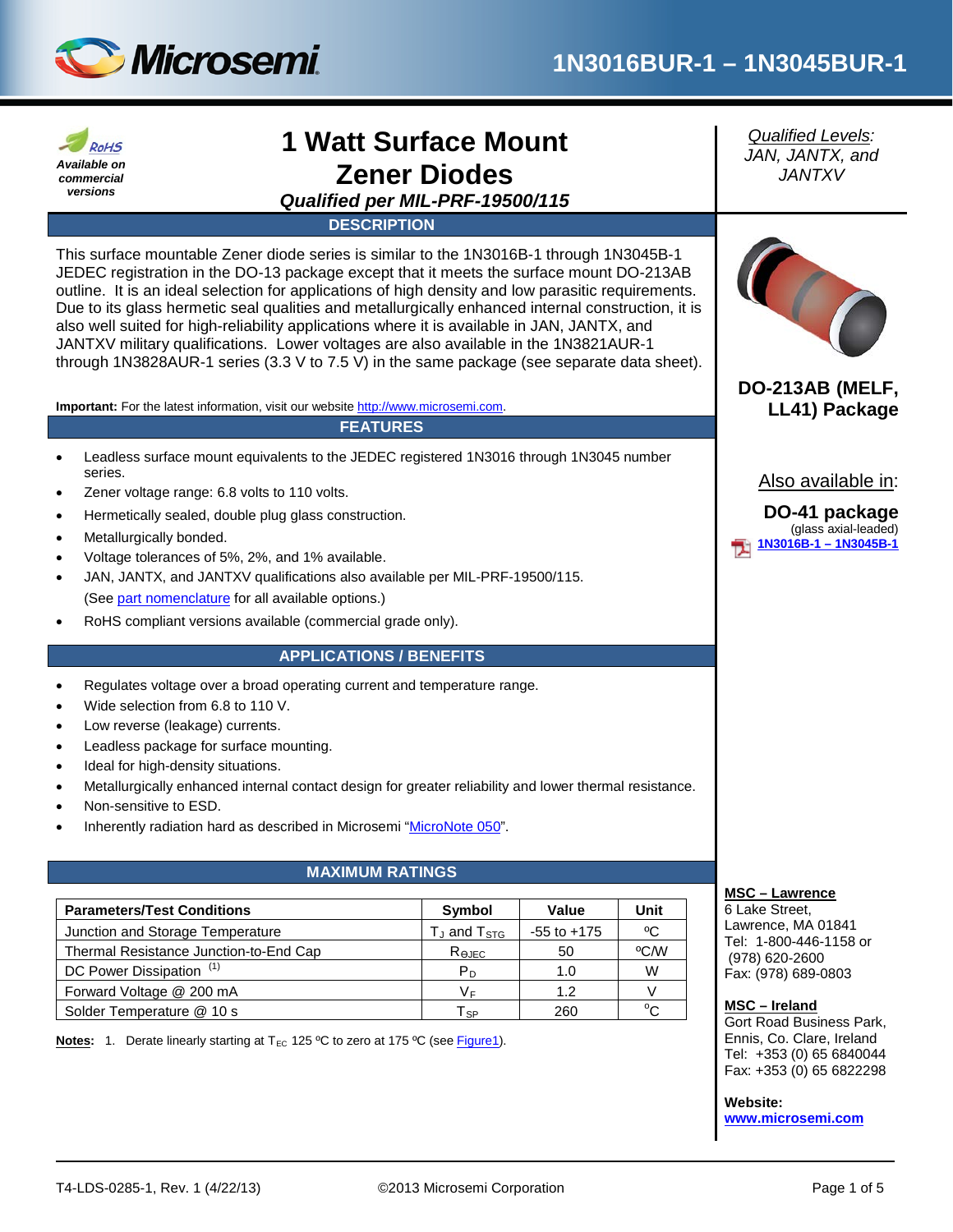

## **MECHANICAL and PACKAGING**

- CASE: Hermetically sealed glass MELF package.
- TERMINALS: Tin/lead or RoHS compliant matte-tin finished copper clad steel available (commercial grade only). Solderable per MIL-STD-750, method 2026.
- MARKING: Cathode band.
- POLARITY: Diode to be operated with the banded end positive with respect to the opposite end for Zener regulation.
- MOUNTING SURFACE SELECTION: The Axial Coefficient of Expansion (COE) of this device is approximately +6PPM/°C. The COE of the Mounting Surface System should be selected to provide a suitable match with this device.
- TAPE & REEL optional: Standard per EIA-481-1-A with 12 mm tape. Consult factory for quantities.
- WEIGHT: Approximately 0.05 grams.
- See [Package Dimensions](#page-4-0) on last page.

#### **PART NOMENCLATURE**

<span id="page-1-0"></span>

| <b>SYMBOLS &amp; DEFINITIONS</b> |                                                                                                                                                                                                                                                    |  |  |  |
|----------------------------------|----------------------------------------------------------------------------------------------------------------------------------------------------------------------------------------------------------------------------------------------------|--|--|--|
| Symbol                           | <b>Definition</b>                                                                                                                                                                                                                                  |  |  |  |
| $I_R$                            | Reverse Current: The maximum reverse (leakage) current that will flow at the specified voltage and temperature.                                                                                                                                    |  |  |  |
| $I_z$ , $I_{ZT}$ , $I_{ZK}$      | Regulator Current: The dc regulator current ( $I_z$ ), at a specified test point ( $I_{zT}$ ), near breakdown knee ( $I_{zK}$ ).                                                                                                                   |  |  |  |
| l <sub>ZM</sub>                  | Maximum Regulator (Zener) Current: The maximum rated dc current for the specified power rating.                                                                                                                                                    |  |  |  |
| V <sub>F</sub>                   | Maximum Forward Voltage: The maximum forward voltage the device will exhibit at a specified current.                                                                                                                                               |  |  |  |
| $V_R$                            | Reverse Voltage: The reverse voltage dc value, no alternating component.                                                                                                                                                                           |  |  |  |
| V <sub>z</sub>                   | Zener Voltage: The Zener voltage the device will exhibit at a specified current $(lz)$ in its breakdown region.                                                                                                                                    |  |  |  |
| $Z_{ZT}$ or $Z_{ZK}$             | Dynamic Impedance: The small signal impedance of the diode when biased to operate in its breakdown region at a<br>specified rms current modulation (typically 10% of $I_{ZT}$ or $I_{ZK}$ ) and superimposed on $I_{ZT}$ or $I_{ZK}$ respectively. |  |  |  |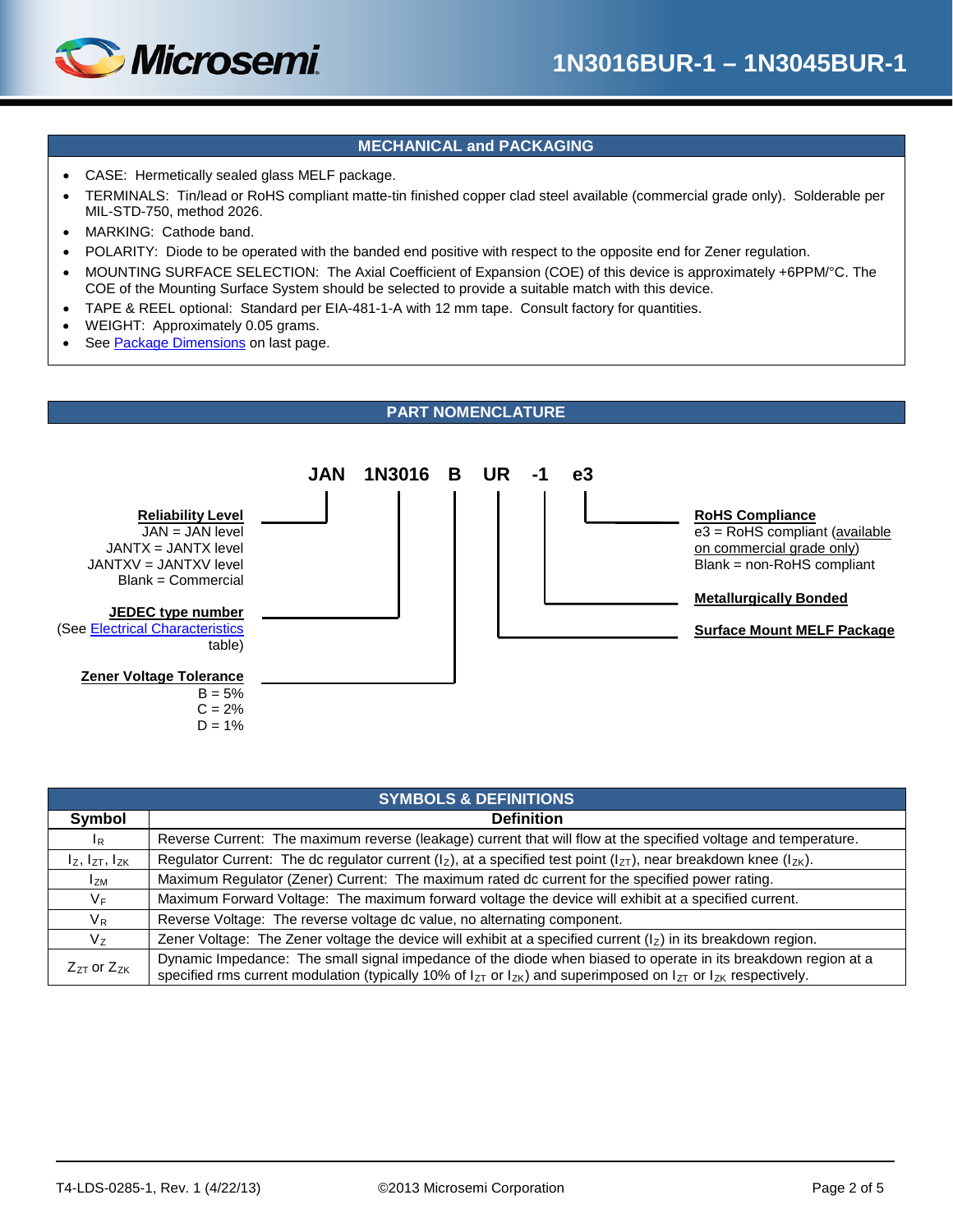

<span id="page-2-0"></span>

| <b>JEDEC TYPE</b>                 | <b>NOMINAL</b><br><b>ZENER</b><br><b>VOLTAGE</b><br>$V_z \otimes I_{ZT}$ | <b>ZENER</b><br><b>TEST</b><br><b>CURRENT</b> | <b>MAXIMUM ZENER IMPEDANCE</b><br>(Note 3) |               | <b>MAXIMUM</b><br><b>ZENER</b><br><b>CURRENT</b><br><b>IzM</b> | <b>MAXIMUM</b><br><b>REVERSE</b><br><b>LEAKAGE</b><br><b>CURRENT+</b> |                 | <b>MAXIMUM</b><br>TEMP. COEFF.<br><b>OF ZENER</b><br><b>VOLTAGE</b> |                        |
|-----------------------------------|--------------------------------------------------------------------------|-----------------------------------------------|--------------------------------------------|---------------|----------------------------------------------------------------|-----------------------------------------------------------------------|-----------------|---------------------------------------------------------------------|------------------------|
| <b>NUMBER</b>                     | (Note 1)                                                                 | I <sub>zτ</sub>                               | $Z_{ZT}$ $@$ $I_{ZT}$                      | @<br>$Z_{ZK}$ | $I_{ZK}$                                                       | (Note 3)                                                              | @<br>ΙR         | $V_R$                                                               | $\alpha$ <sub>VZ</sub> |
|                                   | <b>Volts</b>                                                             | mA                                            | Ohms                                       | Ohms          | mA                                                             | mA                                                                    | μA              | <b>Volts</b>                                                        | $\sqrt[9]{C}$          |
| 1N3016BUR-1                       | 6.8                                                                      | 37                                            | 3.5                                        | 700           | 1.0                                                            | 140                                                                   | 150             | 5.2                                                                 | 0.061                  |
| 1N3017BUR-1                       | 7.5                                                                      | 34                                            | 4.0                                        | 700           | $.5\,$                                                         | 125                                                                   | 100             | 5.7                                                                 | 0.065                  |
| 1N3018BUR-1                       | 8.2                                                                      | 31                                            | 4.5                                        | 700           | .5                                                             | 115                                                                   | 50              | 6.2                                                                 | 0.070                  |
| 1N3019BUR-1                       | 9.1                                                                      | 28                                            | 6                                          | 700           | .5                                                             | 105                                                                   | 25              | 6.9                                                                 | 0.073                  |
| 1N3020BUR-1                       | 10                                                                       | $\overline{25}$                               | 7                                          | 700           | .25                                                            | 95                                                                    | $\overline{25}$ | 7.6                                                                 | 0.076                  |
| 1N3021BUR-1                       | 11                                                                       | 23                                            | 8                                          | 700           | .25                                                            | 85                                                                    | 10              | 8.4                                                                 | 0.078                  |
| 1N3022BUR-1                       | 12                                                                       | 21                                            | 9                                          | 700           | .25                                                            | 80                                                                    | 10              | 9.1                                                                 | 0.081                  |
| 1N3023BUR-1                       | 13                                                                       | 19                                            | 10                                         | 700           | .25                                                            | 74                                                                    | 10              | 9.9                                                                 | 0.085                  |
| 1N3024BUR-1                       | $\overline{15}$                                                          | $\overline{17}$                               | 14                                         | 700           | .25                                                            | 63                                                                    | 10              | 11.4                                                                | 0.088                  |
| 1N3025BUR-1                       | 16                                                                       | 15.5                                          | 16                                         | 700           | .25                                                            | 60                                                                    | 10              | 12.2                                                                | 0.089                  |
| 1N3026BUR-1                       | 18                                                                       | 14                                            | 20                                         | 750           | .25                                                            | 52                                                                    | 10              | 13.7                                                                | 0.091                  |
| 1N3027BUR-1                       | 20                                                                       | 12.5                                          | 22                                         | 750           | .25                                                            | 47                                                                    | 10              | 15.2                                                                | 0.092                  |
| 1N3028BUR-1                       | 22                                                                       | 11.5                                          | 23                                         | 750           | .25                                                            | 43                                                                    | 10              | 16.7                                                                | 0.093                  |
| 1N3029BUR-1                       | 24                                                                       | 10.5                                          | 25                                         | 750           | .25                                                            | 40                                                                    | 10              | 18.2                                                                | 0.094                  |
| 1N3030BUR-1                       | 27                                                                       | 9.5                                           | 35                                         | 750           | .25                                                            | 34                                                                    | 10              | 20.6                                                                | 0.096                  |
| 1N3031BUR-1                       | 30                                                                       | 8.5                                           | 40                                         | 1000          | .25                                                            | 31                                                                    | 10              | 22.8                                                                | 0.098                  |
| 1N3032BUR-1                       | $\overline{33}$                                                          | 7.5                                           | 45                                         | 1000          | .25                                                            | 28                                                                    | 10              | 25.1                                                                | 0.099                  |
| 1N3033BUR-1                       | 36                                                                       | 7.0                                           | 50                                         | 1000          | .25                                                            | 26                                                                    | 10              | 27.4                                                                | 0.100                  |
| 1N3034BUR-1                       | 39                                                                       | 6.5                                           | 60                                         | 1000          | .25                                                            | 23                                                                    | 10              | 29.7                                                                | 0.101                  |
| 1N3035BUR-1                       | 43                                                                       | 6.0                                           | 70                                         | 1500          | .25                                                            | 21                                                                    | 10              | 32.7                                                                | 0.102                  |
| 1N3036BUR-1                       | $\overline{47}$                                                          | 5.5                                           | 80                                         | 1500          | .25                                                            | 19                                                                    | 10              | 35.8                                                                | 0.102                  |
| 1N3037BUR-1                       | 51                                                                       | 5.0                                           | 95                                         | 1500          | .25                                                            | 18                                                                    | 10              | 38.8                                                                | 0.103                  |
| 1N3038BUR-1                       | 56                                                                       | 4.5                                           | 110                                        | 2000          | .25                                                            | 17                                                                    | 10              | 42.6                                                                | 0.103                  |
| 1N3039BUR-1                       | 62                                                                       | 4.0                                           | 125                                        | 2000          | .25                                                            | 15                                                                    | 10              | 47.1                                                                | 0.104                  |
| 1N3040BUR-1                       | 68                                                                       | $\overline{3.7}$                              | 150                                        | 2000          | .25                                                            | 14                                                                    | $\overline{10}$ | 51.7                                                                | 0.104                  |
| 1N3041BUR-1                       | 75                                                                       | 3.3                                           | 175                                        | 2000          | .25                                                            | 12                                                                    | 10              | 56.0                                                                | 0.105                  |
| 1N3042BUR-1                       | 82                                                                       | 3.0                                           | 200                                        | 3000          | .25                                                            | 11                                                                    | 10              | 62.2                                                                | 0.106                  |
| 1N3043BUR-1                       | 91                                                                       | 2.8                                           | 250                                        | 3000          | .25                                                            | 10                                                                    | 10              | 69.2                                                                | 0.108                  |
| 1N3044BUR-1                       | 100                                                                      | 2.5                                           | 350                                        | 3000          | .25                                                            | 9.0                                                                   | 10              | 76.0                                                                | 0.11                   |
| 1N3045BUR-1<br>$*$ IFREQ Research | 110<br>$\mathbf{1}$ $\mathbf{B}$ $\mathbf{A}$                            | 2.3                                           | 450<br>$111.1$ $17577.5$                   | 4000          | .25                                                            | 8.3                                                                   | 10              | 83.6                                                                | 0.11                   |

#### **\*ELECTRICAL CHARACTERISTICS** @ 25 °C

\*JEDEC Registered Data. †Not JEDEC Data.

NOTES: 1. Zener voltage (V<sub>Z</sub>) is measured with junction in thermal equilibrium with still air at a temperature of 25 °C. The test currents (I<sub>ZT</sub>) at nominal voltages provide a constant 0.25 watts.

2. The Zener impedance is derived when a 60 cycle ac current having an rms value equal to 10% of the dc Zener current ( $I_{ZT}$  or  $I_{ZK}$ ) is superimposed on  $I_{ZT}$  or  $I_{ZK}$ . Zener impedance is measured at 2 points to ensure a sharp knee on the breakdown curve and to eliminate unstable units. Se[e MicroNote 202](http://www.microsemi.com/en/sites/default/files/micnotes/202.pdf) for variation in dynamic impedance with different Zener currents.

3. These values of  $I_{ZM}$  may often be exceeded in the case of individual diodes. The values shown are calculated for a unit at the high voltage end of its tolerance range. Allowance has also been made for the rise in Zener voltage above  $V_{ZT}$  that results from Zener impedance and the increase in junction temperature as a unit approaches thermal equilibrium at a dissipation of 1 watt. The  $I_{ZM}$ values shown for +/- 5% tolerance units may be used with little error for +/- 10% tolerance units, but should be reduced by 7% to include a +/- 20% tolerance unit near the high voltage end of its tolerance range.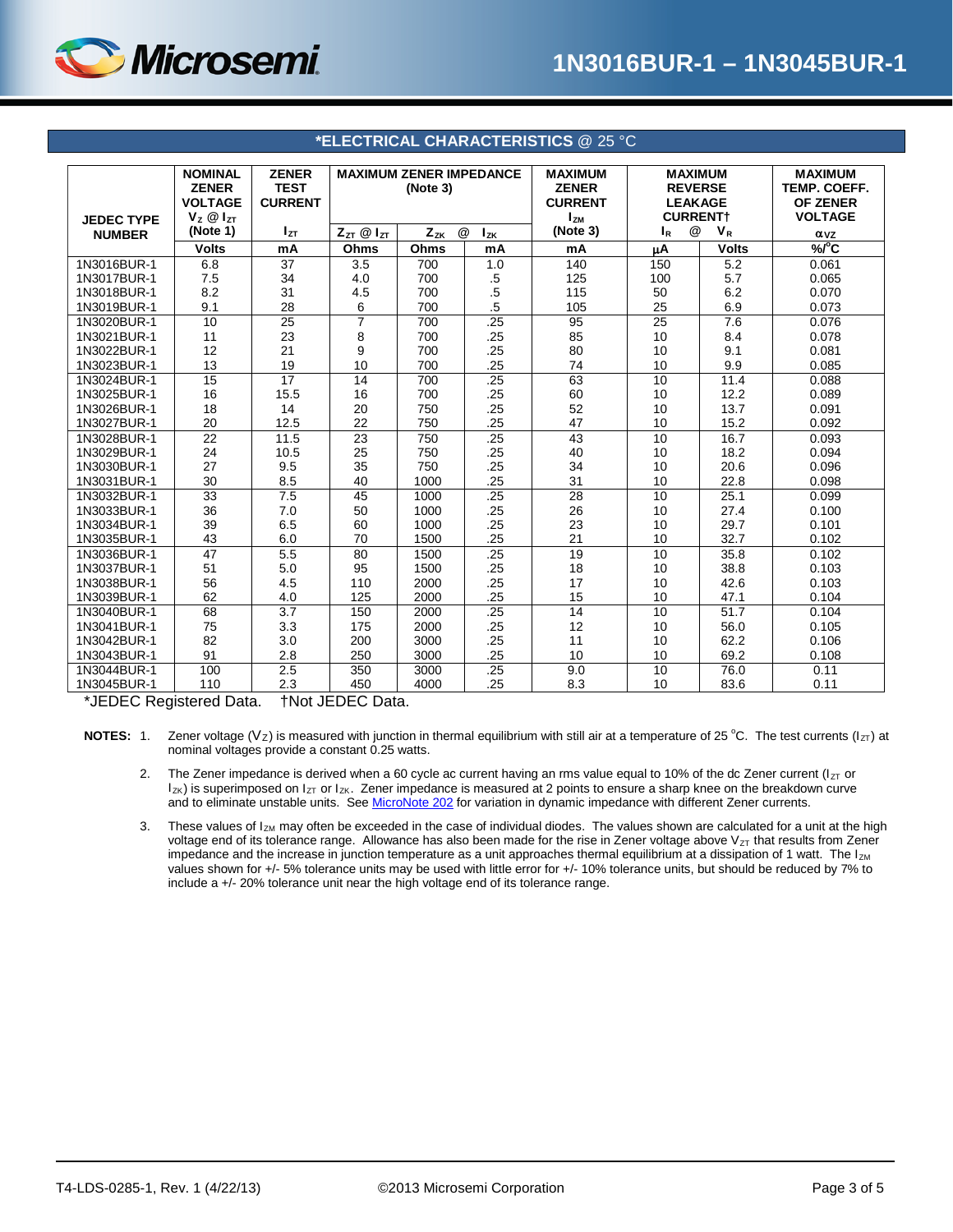<span id="page-3-0"></span>

**GRAPHS**



**FIGURE 1** Temperature-Power Derating Curve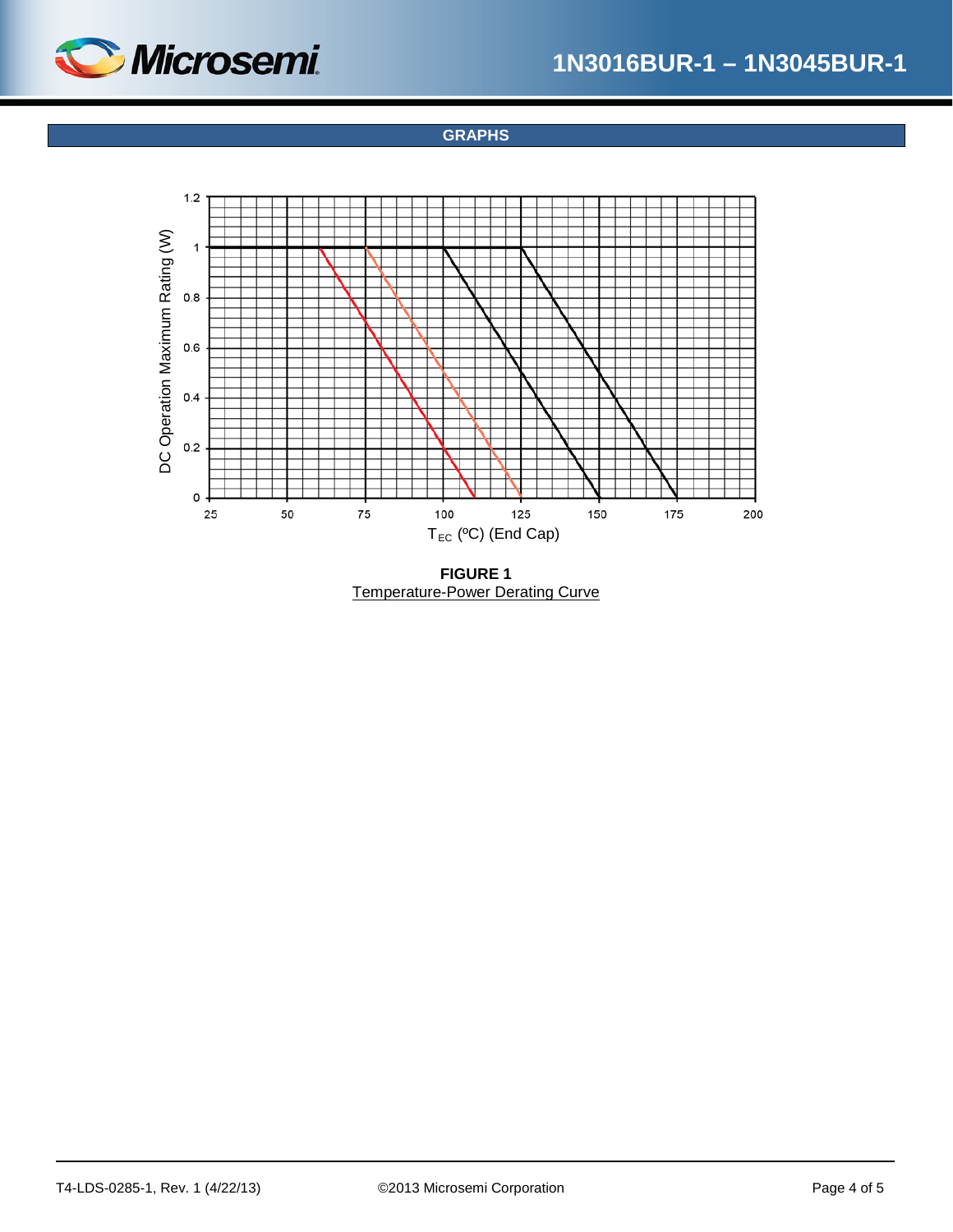<span id="page-4-0"></span>

## **PACKAGE DIMENSIONS**



|            | <b>Dimensions</b> |            |       |                    |  |
|------------|-------------------|------------|-------|--------------------|--|
| Symbol     | Inch              |            |       | <b>Millimeters</b> |  |
|            | Min               | <b>Max</b> | Min   | <b>Max</b>         |  |
| ВD         | 0.094             | 0.105      | 2.39  | 2.67               |  |
| BL         | 0.189             | 0.205      | 4.80  | 5.21               |  |
| <b>ECT</b> | 0.014             | 0.022      | 0.360 | 0.560              |  |
|            | 0.001 min         |            |       | $0.03$ min         |  |

#### **NOTES:**

- 1. Dimensions are in inches. Millimeters are given for general information only.
- 2. Gap not controlled, shape of body and gap not controlled.
- 3. In accordance with ASME Y14.5M, diameters are equivalent to Φx symbology.

### **PAD LAYOUT**



| l tr       | Inch  | mm   |
|------------|-------|------|
| 0.276<br>Α |       | 7.00 |
| в<br>0.070 |       | 1.8  |
|            | 0.110 | 2.8  |